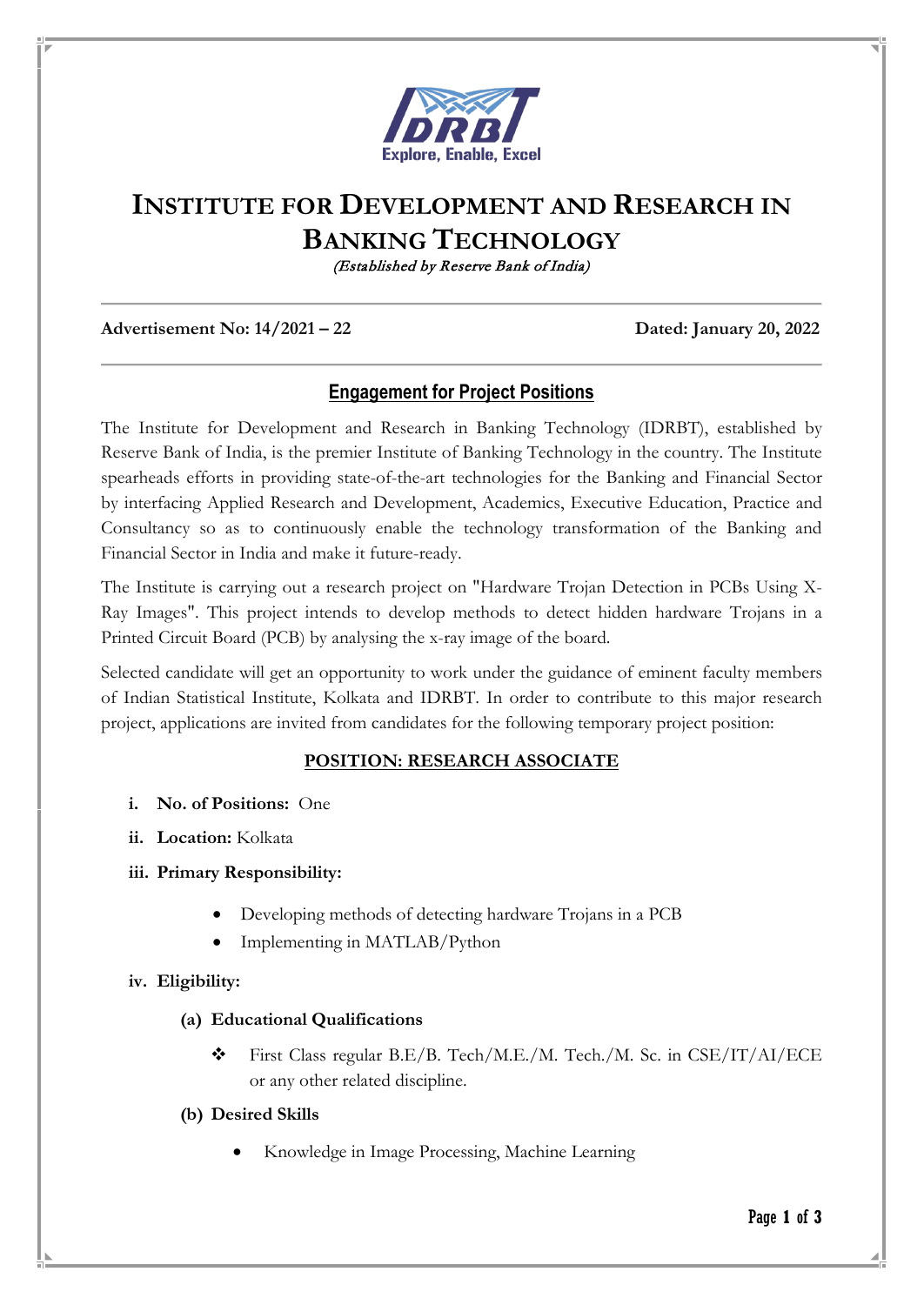- **v. Term:** Till December 2022. Extendable based on the duration of the project, project requirements, performance of the candidate and fund availability.
- **vi. Compensation:** All-inclusive consolidated compensation of Rs. Thirty-Six Thousand Three Hundred per month.

### **Rules and Regulations for all these positions**

- 1. The above position is purely temporary and on a contract basis under the project mode.
- 2. There is no scope whatsoever for further continuation, extension of term, absorption, regularisation, permanency, in the Institute under any circumstances
- 3. The completion of the period of contract / project will not confer any right whatsoever for further continuation, extension of term, regularisation, absorption at the Institute.
- 4. All educational qualifications must have been necessarily obtained by pursuing the courses on a full-time regular basis from recognised universities/institutions. If grades are awarded instead of marks, candidates should clearly indicate their numerical equivalent.
- 5. Relevant experience gained after the qualifying degree will only be taken into consideration.
- 6. Candidates should satisfy themselves about their eligibility for the position being applied for. Mere fulfilment of eligibility does not guarantee shortlisting for Selection Process.
- 7. Candidates should apply in the format provided on the Institute's website.
- 8. Incomplete applications / not in the prescribed format / without all the required documents, will be rejected and no correspondence will be entertained by the Institute.
- 9. Candidates for these positions should enclose attested scanned copies of their Mark sheets and Certificates right from Matriculation onwards.
- 10. The candidature will be considered on the strength of the information declared in the Application. If at any stage, it is found that any information furnished is false / incorrect, the candidate has clandestine antecedents/background or if according to the Institute, the candidate does not satisfy the eligibility criteria, her/his candidature / appointment is liable to be cancelled / terminated at any point in time including after appointment, in addition to any disciplinary action as may be necessary.
- 11. In case of any inadvertent mistake in the process of selection which may be detected at any stage even after the issue of appointment letter, the Institute reserves the right to modify / withdraw / cancel any communication made to the candidates.
- 12. The Institute reserves the rights to screen and call only such candidates as are found primafacie suitable for being considered
- 13. The Institute also reserves the right to restrict the candidates called for to the selection process to a reasonable number on the basis of qualifications, level and relevance of experience higher than the minimum prescribed herein and the requirements of the Institute. Thus just fulfilling the prescribed conditions would not entitle one to be called for the Selection Process. The Institute also reserves the right of rejecting any or all the applications without assigning any reasons therefore.
- 14. The Institute reserves the right to fill or not to fill any or all the positions advertised without assigning any reason.
- 15. In all matters regarding Eligibility, Qualification, Skills, Experience, Compensation, Contract Term, Selection Process, Assessment, Prescribing Minimum Qualifying Standards in